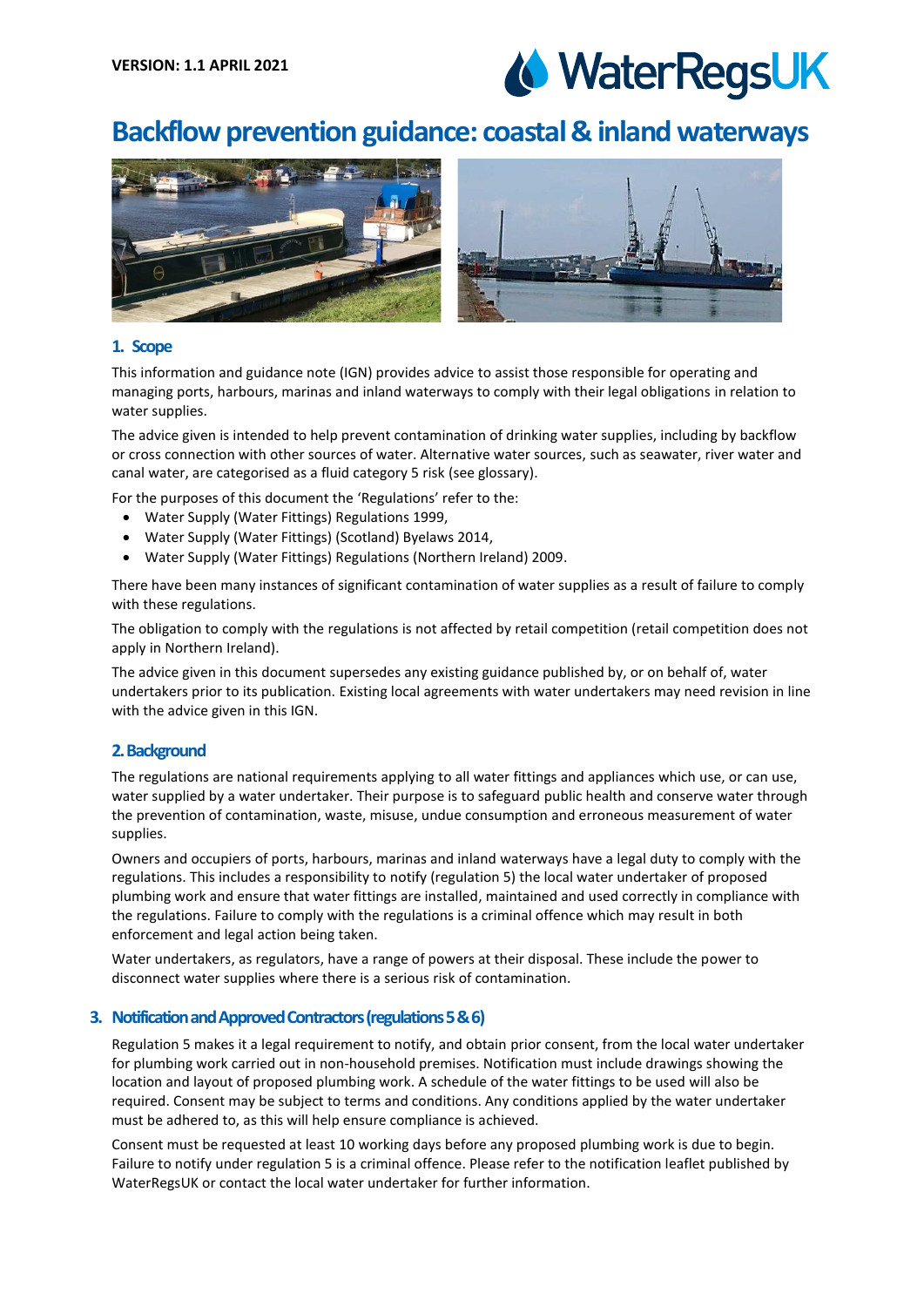Members of WaterSafe, an approved contractors' scheme recognised by water undertakers, are able to carry out some types of work without prior notification; they can also certify their work as complying with the regulations. A certificate of compliance issued by an approved contractor can be used by their customers as a defense in the event of enforcement action involving the certified work. For further information regarding approved contractors refer to [www.watersafe.org.uk](file:///C:/Users/catherine.powell/AppData/Local/Microsoft/Windows/INetCache/Content.Outlook/32D3Y9D9/www.watersafe.org.uk) or contact the local water undertaker.

# **4. Contamination (by materials and substances)**

The potential for drinking water supplies to become contaminated is a recognised risk to public health. Owners and occupiers of ports, harbours, marinas and inland waterways are legally responsible for ensuring plumbing systems are installed and used in a way that will not cause, or be likely to cause, contamination.

The regulations (schedule 1) categorises contamination hazards according to their risk to public health. Sea, river and canal water are classified as being a fluid category 5 risk. Fluid category 5 fluids are the highest contamination risk posing a serious hazard to health.

Plumbing systems and appliances which are exposed to a fluid risk category 5 pose a significant risk of contamination through backflow or back siphonage.

High risks of exposure to fluid category 5 may include, but are not limited to:

- Filling on board water systems,
- Water used in connection with sewage disposal,
- Industrial processes,
- Pressurised systems,
- Sea water fire-fighting systems,
- Pipework and connection points likely to become submerged.

Water fittings which are exposed to fluid risk category 5 should incorporate a backflow prevention device which provides protection against fluid category 5 (see section 5 of this IGN). However, under the Regulations, it is ultimately for water undertakers to determine whether protection against fluid risk category 5 is required in any case.

# **5. Backflow prevention**



Figure 1: illustration of a Type AB air gap arrangement

The regulations require every system to be protected by an appropriate and adequate form of backflow protection.

Backflow prevention arrangements and devices, together with the level of protection they provide against back siphonage and back pressure against the relevant categories, are set out in the Regulators' Specification for backflow prevention arrangements and devices. As noted in section 4 of this IGN, under the Regulations, it is ultimately for water undertakers to determine whether protection against fluid risk category 5 is required in any case.

There are several different forms of backflow protection. However only three of these - a type AA, AB and AD air gap arrangement - offer fluid category 5 protection against back

pressure and back siphonage. Where water is required to be wholesome only a type AB and AD air gap will be suitable for use.

A type DC arrangement provides fluid category 5 backflow protection against back siphonage only. Due to installation and operational restrictions, including the size of supply, use of a type DC arrangement is limited and unlikely to be suitable for use at a port. For further information please refer to the water fittings department of the local water undertaker.

#### **6. Whole-site and zone backflow protection**

Whole-site or zone backflow protection maybe required in addition to point of use protection installed to protect against backflow from a system. The decision to require the installation of additional backflow protection, and the level of protection required, will be determined by the local water undertaker.

For further information on whole-site and zone backflow protection please contact the local water undertaker.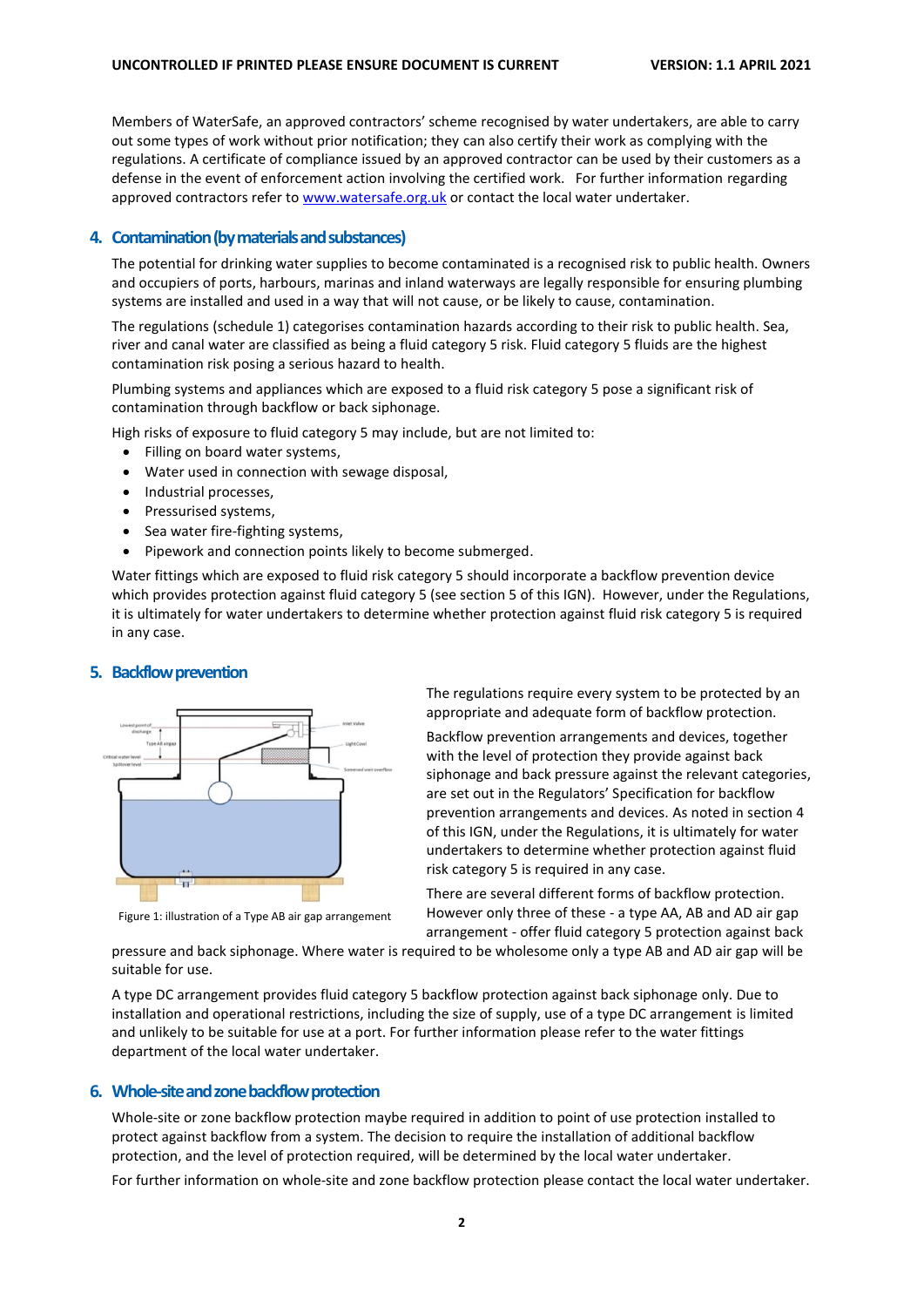# **7. Examples of high risks**

#### **Environmental hazards**

The regulations require that all water fittings must be of an appropriate quality and standard, and be suitable for the circumstances in which they will be used.

Some examples of environmental hazards that are known to affect the suitability of water fittings include:

- Permeation of plastic pipes and fittings by hydrocarbons,
- Damage through contact with salt water,
- Exposure to sunlight.

#### **Cross connection**

Mains or stored water for domestic use is at risk of contamination by backflow of fluids already stored on board: cross connections with pipelines carrying other fluids, such as seawater (category 5 fluid) have resulted in contamination of the drinking water supplies.

The range of contaminants at ports, harbours, marinas and inland waterways is likely to include, but is not limited to, onboard stored water, sewage, seawater lines, fuels or the water the vessel is floating on.

When supplying water to a vessel, it is essential that contaminants are

prevented from entering the drinking water supply pipework.



Figure 2: An example of high risk hose connections typically found on board ships



Hoses used to make a temporary connection to supply water to vessels are a known route by which backflow and contamination of mains or stored water can occur.

A suitable method to feed water to a vessel via a dedicated storage cistern incorporating an appropriate air gap.

#### **Firehydrants**

Mains fed fire hydrants must **not** be used for any purpose other than firefighting, and should be readily distinguishable from hydrants used for any other purposes (i.e. bunkering of ships).

Figure 3: example of fluid category 5 backflow protection in use

## **8. Identification**

To minimise the risk of contamination as a result of cross connection, the regulations require all water systems be readily identifiable. To comply with this requirement, all pipelines and services must be marked in accordance with BS 1710: 2014 or as agreed with the local water undertaker.

# **9. Powers of water undertaker**

Water undertakers have the duty to enforce the regulations, making use of a number of enforcement options when dealing with any contraventions found.

Where contraventions are identified, water undertakers may serve notice on owners or occupiers requiring them to carry out specified rectification work within set timescales.

Water undertakers also have powers, under relevant legislation, to disconnect the water supply where they perceive there to be a serious hazard to public health.

# **10.Further advice**

For England and Wales, the Water Supply (Water Fittings) Regulations 1999 and their Schedules are Statutory Instruments (1999 No 1148 and No 1506) available from [http://www.legislation.gov.uk/uksi/1999/1148/contents/made.](http://www.legislation.gov.uk/uksi/1999/1148/contents/made)